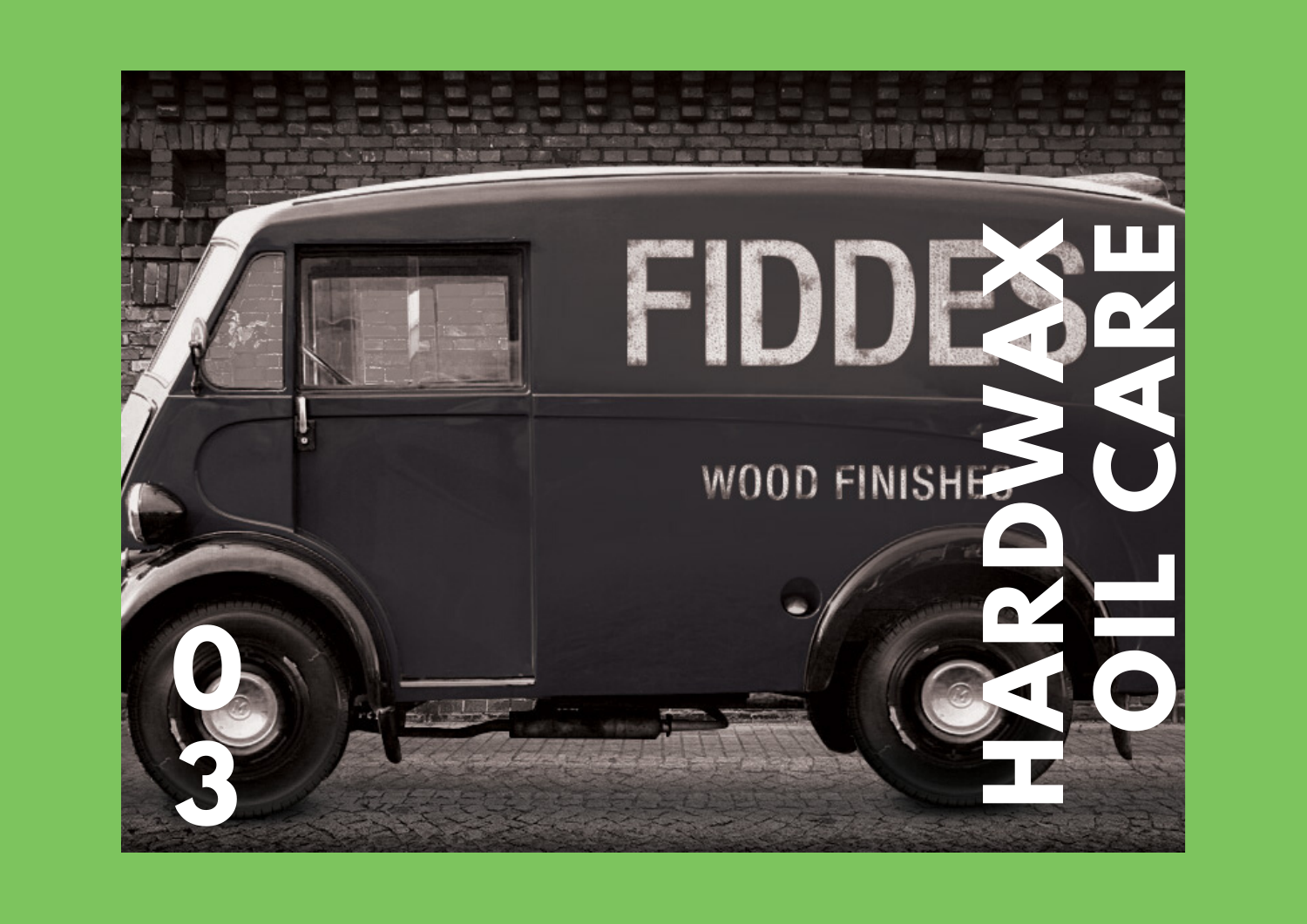

## **Tough and beautiful...**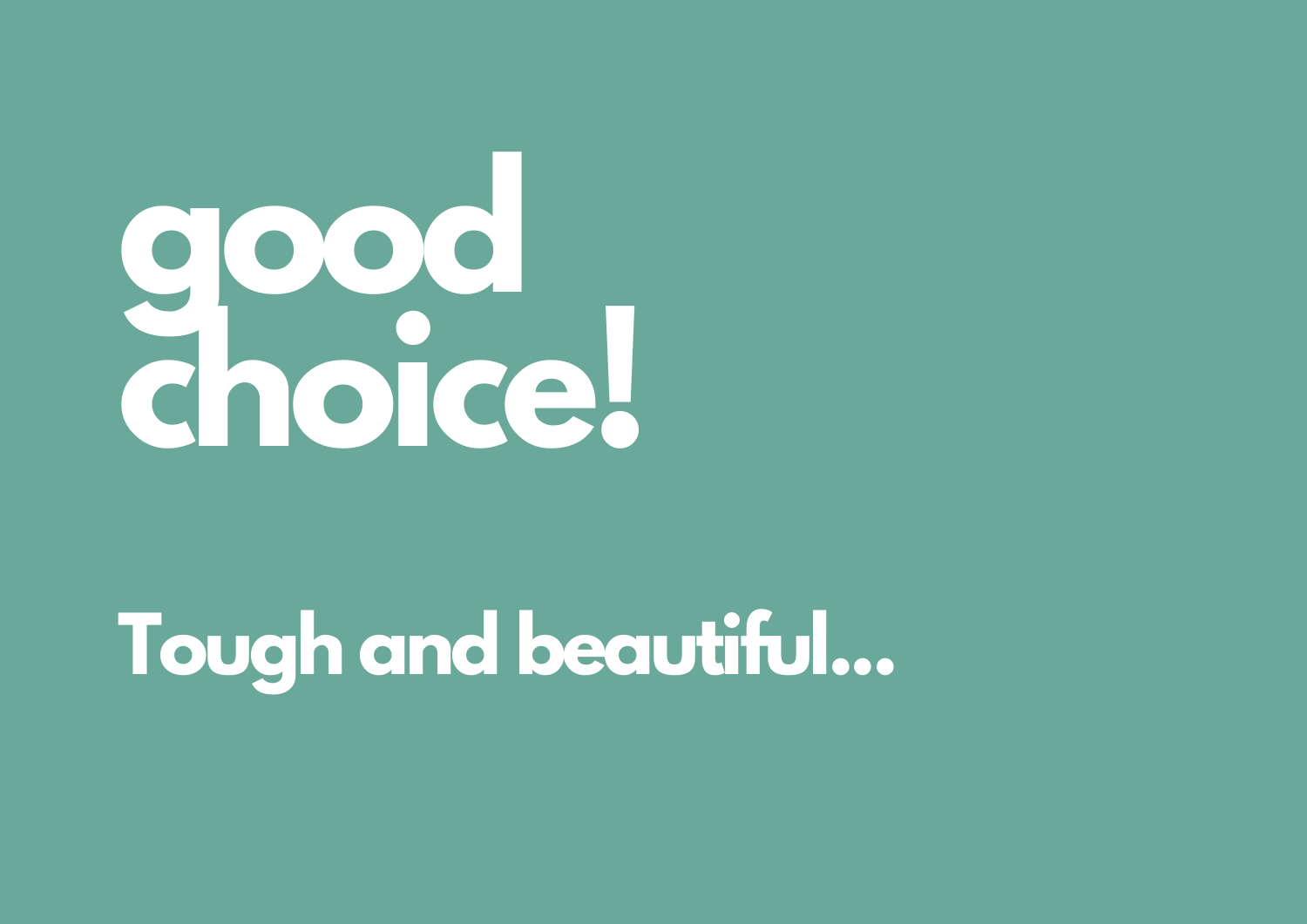

# **HARDWAX OIL**

We use Fiddes Hardwax oil which are made in Britain. Hard Wax Oil is a blend of natural oils & waxes offering exceptional durability & resistance for internal natural wood flooring, kitchen worktops (wood) and areas subjected to a high degree of wear.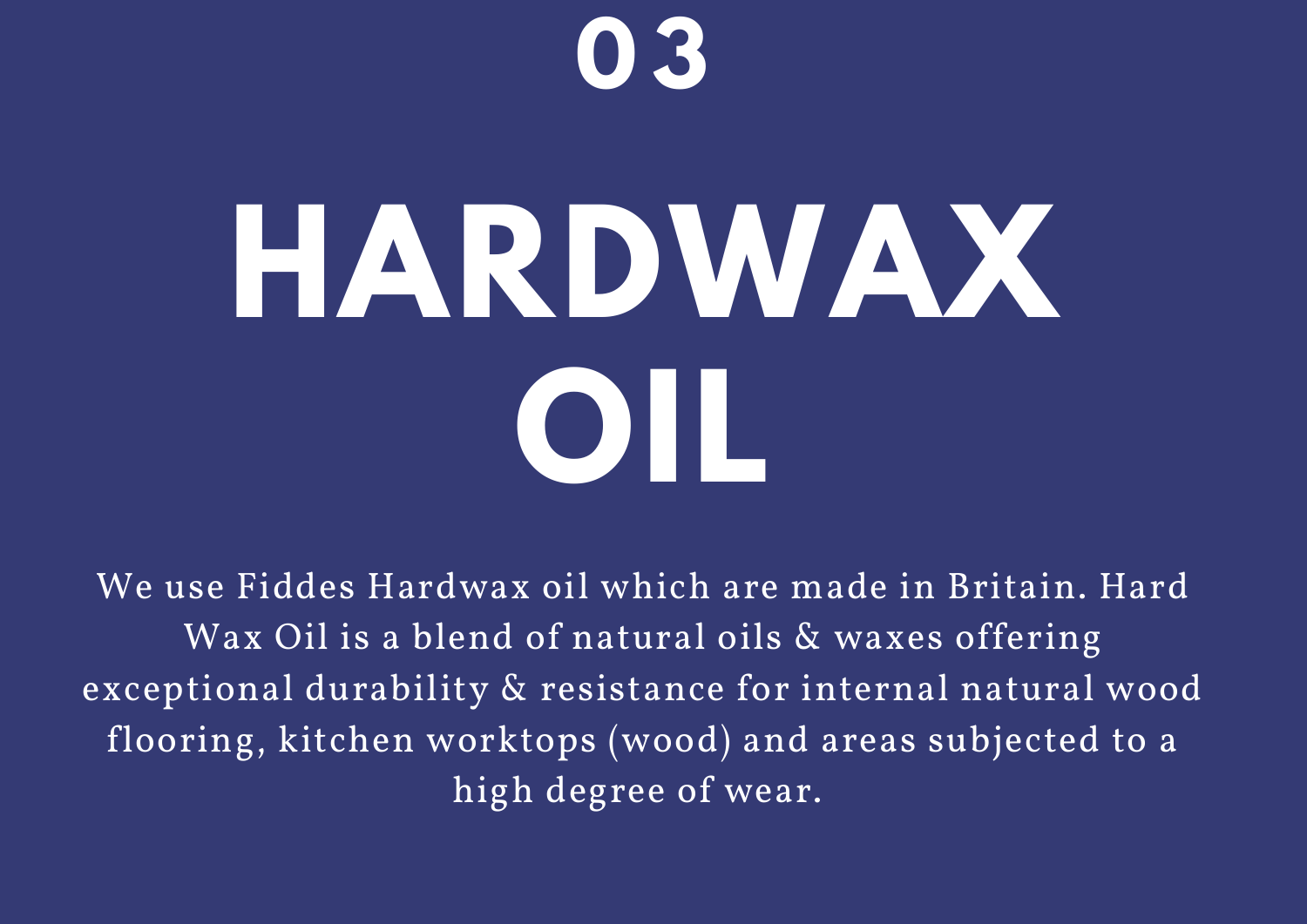#### **DAILY / WEEKLY CLEANING**

#### SPRAY MOP

This premium floor mop are durable, effective and easy to use. The Wood Floor Spray Mop enables you to clean and maintain your wood floor in a sweep. Ergonomic and simple to use, the Spray Mop is quick to assemble and refill.

#### SPRAY REFILL 4L

Wood Floor Cleaner is specially developed for efficient cleaning of lacquered finishes. This is a convenient, ready to use, pH neutral. This 4 litre pack is ideal for topping up your spray mop cartridge.

#### REPLACEMENT MICROFIBRE PAD

Microfibre Cleaning Pad will help get your floors as clean as possible, and can be washed up to 300 times – that' s a lot of mopping before it needs to be replaced again but its always handy to have a spare!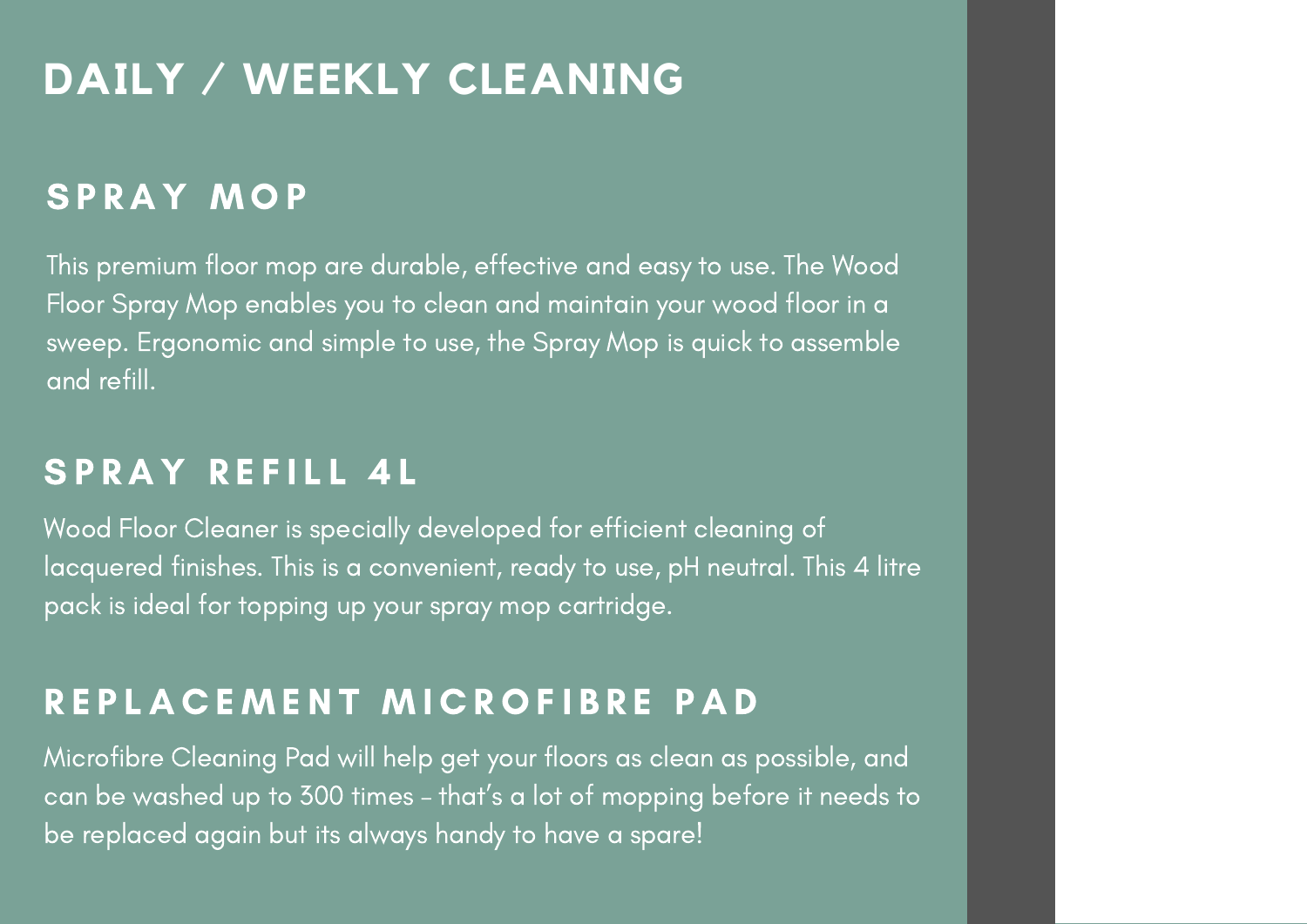## **REMOVING TOUGH STAINS** *TOP TIPS***...**

For stubborn stains like grease, rubber heal marks, try spray the cleaning solution, leave for 1 minute and use the brillo pad green to remove the stain.